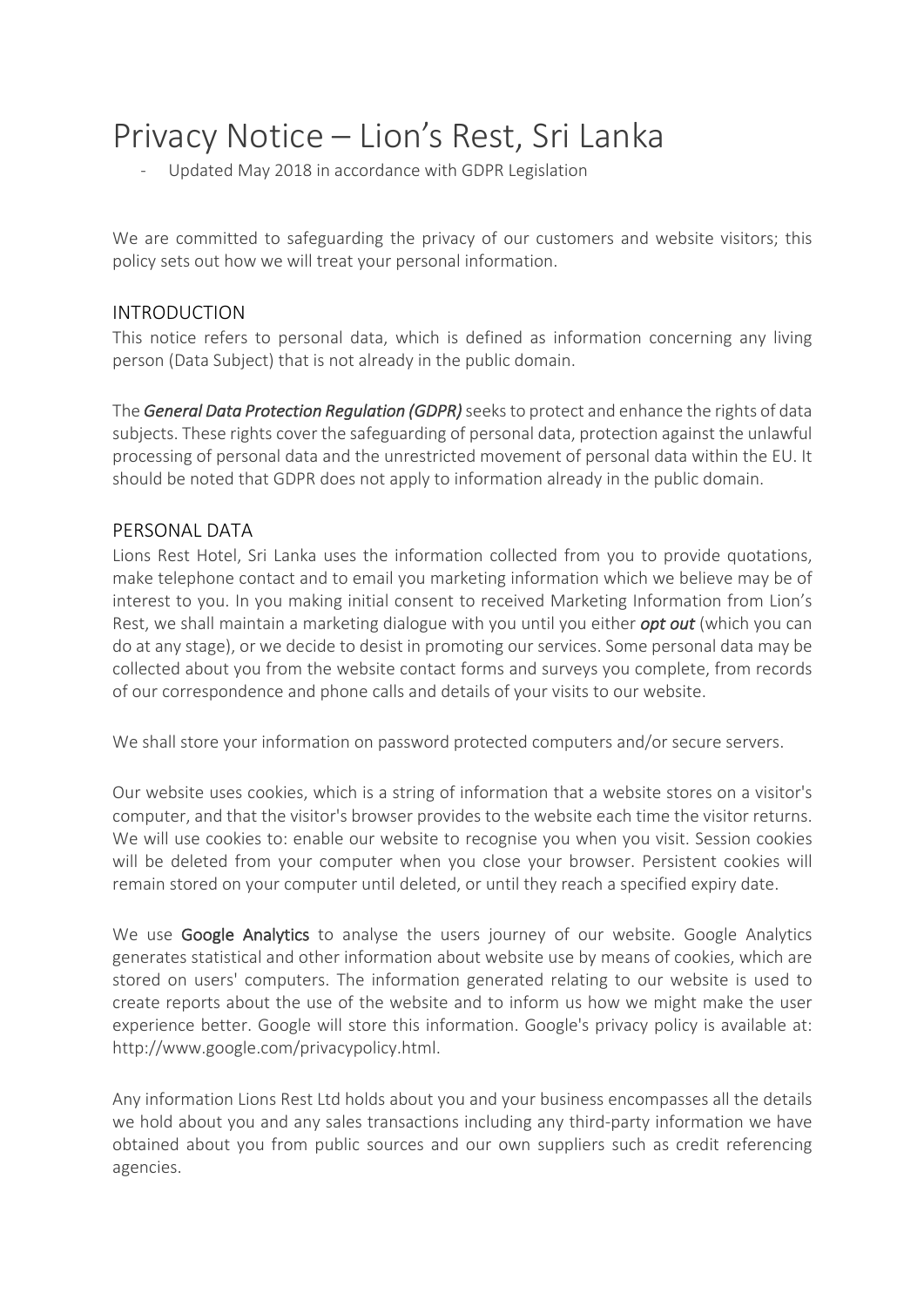We will only collect the information needed so that it can provide you with the best service, we do not sell or broker your data.

#### THE LEGAL PART

In order for us to process personal data we must have a lawful purpose for doing so. This is outlined below.

#### LEGITIATE INTEREST

When you provide your personal details to us we use your information for our legitimate business interests. Before doing this, we will carefully consider and balance any potential impact on on you and your rights. The following are some examples of when and why we would use this approach.

Direct Marketing: We may send Direct marketing via email but we will make sure our direct marketing is relevant to you and where possible tailored to your interests.

Ordering online: In order for us to process a booking, payment details are taken and contact information collected, such as name, address, telephone number and email address. Our payment gateway is Stripe and their Privacy Policy can be read at the following link https://stripe.com/gb/privacy

Your best interest: Processing your information to protect you against fraud when transacting on our website, and to ensure our websites and systems are secure.

Personalisation: Where the processing enables us to enhance, modify, personalise or otherwise improve our services/communications for the benefit of our guests and visitors.

Analytics: To process your personal information for the purposes of customer analysis, assessment, profiling and direct marketing, on a personalised or aggregated basis, to help us with our service offers and to provide you with the most relevant information as long as this does not harm any of your rights and interests.

Research: To determine the effectiveness of promotional campaigns and advertising and to develop our products, services, systems and relationships with you.

Due Diligence: We may need to conduct investigations on potential customers and business partners to determine if those companies and individuals have been involved or convicted of offences such as fraud, bribery and corruption. Any communication we send in this manner will give you the opportunity to unsubscribe very easily.

#### CONSENT

We also rely on consent for lawful processing where we have no legitimate interest. An example of this may be when you sign up to receive marketing through our website. Every marketing email we send gives you the opportunity to withdraw consent by unsubscribing.

#### **DISCLOSER**

We may on occasions pass your Personal Information to third parties exclusively to process work on our behalf (Like our Reservations Partners – www.littlehotelier.com). Their Privacy Policy can be viewed at the following link - https://www.littlehotelier.com/privacy-policy/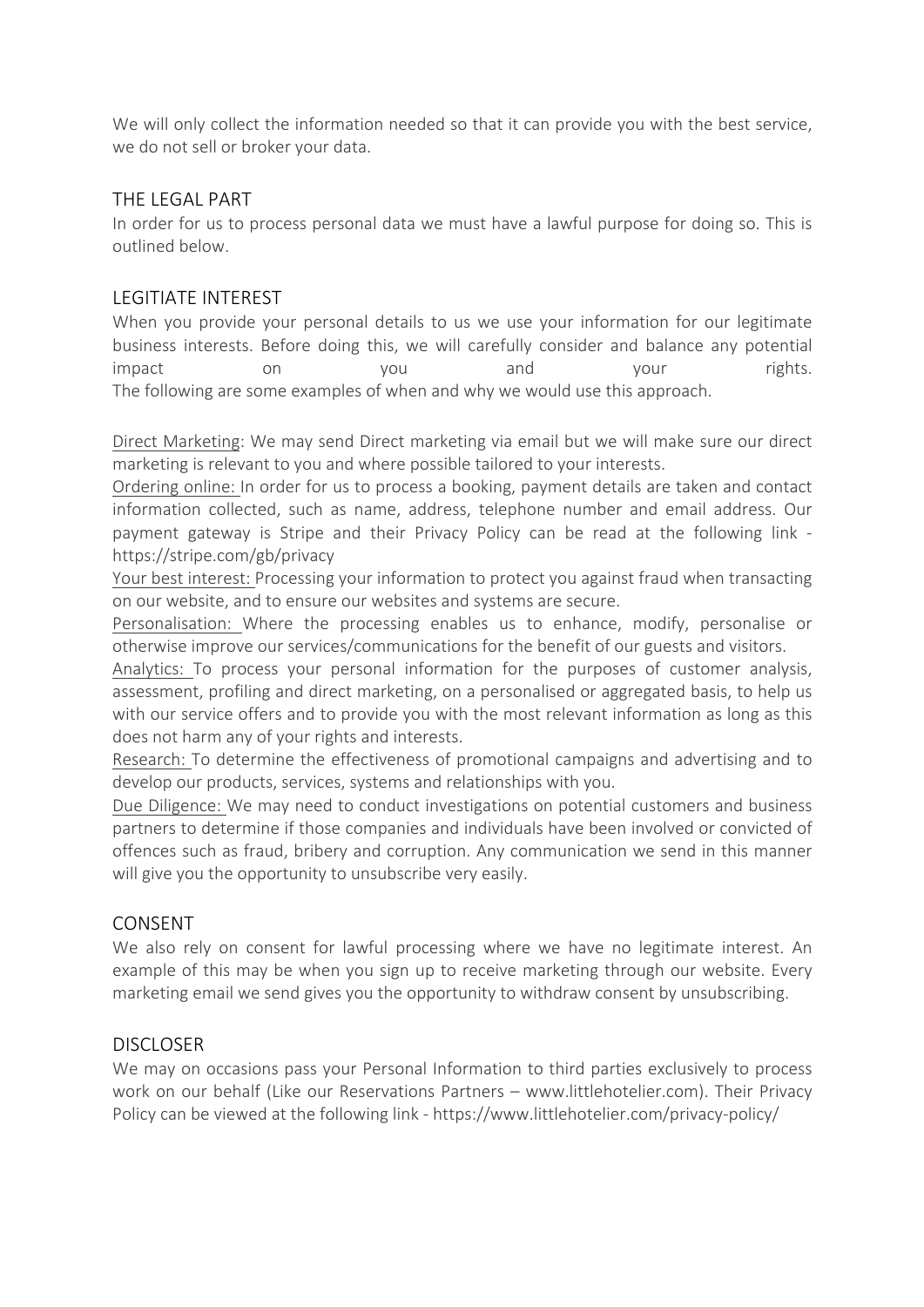We do not broker or pass on information gained from your engagement with us without your consent. However, we may disclose your Personal Information to meet legal obligations, regulations or valid governmental request. We may also enforce our Terms and Conditions, including investigating potential violations of our Terms and Conditions to detect, prevent or mitigate fraud or security or technical issues; or to protect against imminent harm to the rights, property or safety of Lions Rest Ltd, our clients and/or the wider community.

#### RETENTION POLICY

We will process personal data during the duration of any contract and will continue to store only the personal data needed for five years after the contract has expired to meet any legal obligations. After five years any personal data not needed will be deleted.

# DATA STORAGE

Our website is hosted by Siteground and is scanned on a regular basis for security holes and known vulnerabilities in order to make your visit to our site as safe as possible. We do not use Malware Scanning.

#### YOUR RIGHTS

At any point whilst LIONS REST Ltd is in possession of or processing your personal data, all data subjects have the following rights:

- Right of access you have the right to request a copy of the information that we hold about you.
- Right of rectification you have a right to correct data that we hold about you that is inaccurate or incomplete.
- Right to be forgotten in certain circumstances you can ask for the data we hold about you to be erased from our records.
- Right to restriction of processing where certain conditions apply you have a right to restrict the processing.
- Right of portability you have the right to have the data we hold about you transferred to another organisation.
- Right to object you have the right to object to certain types of processing such as direct marketing.
- Right to object to automated processing, including profiling you also have the right not to be subject to the legal effects of automated processing or profiling.

# YOU CAN REQUEST THE FOLLOWING INFORMATION

- Contact details of the data protection officer, where applicable.
- The purpose of the processing as well as the legal basis for processing.
- If the processing is based on the legitimate interests of LIONS REST or a third party such as one of its clients, information about those interests.
- The categories of personal data collected, stored and processed.